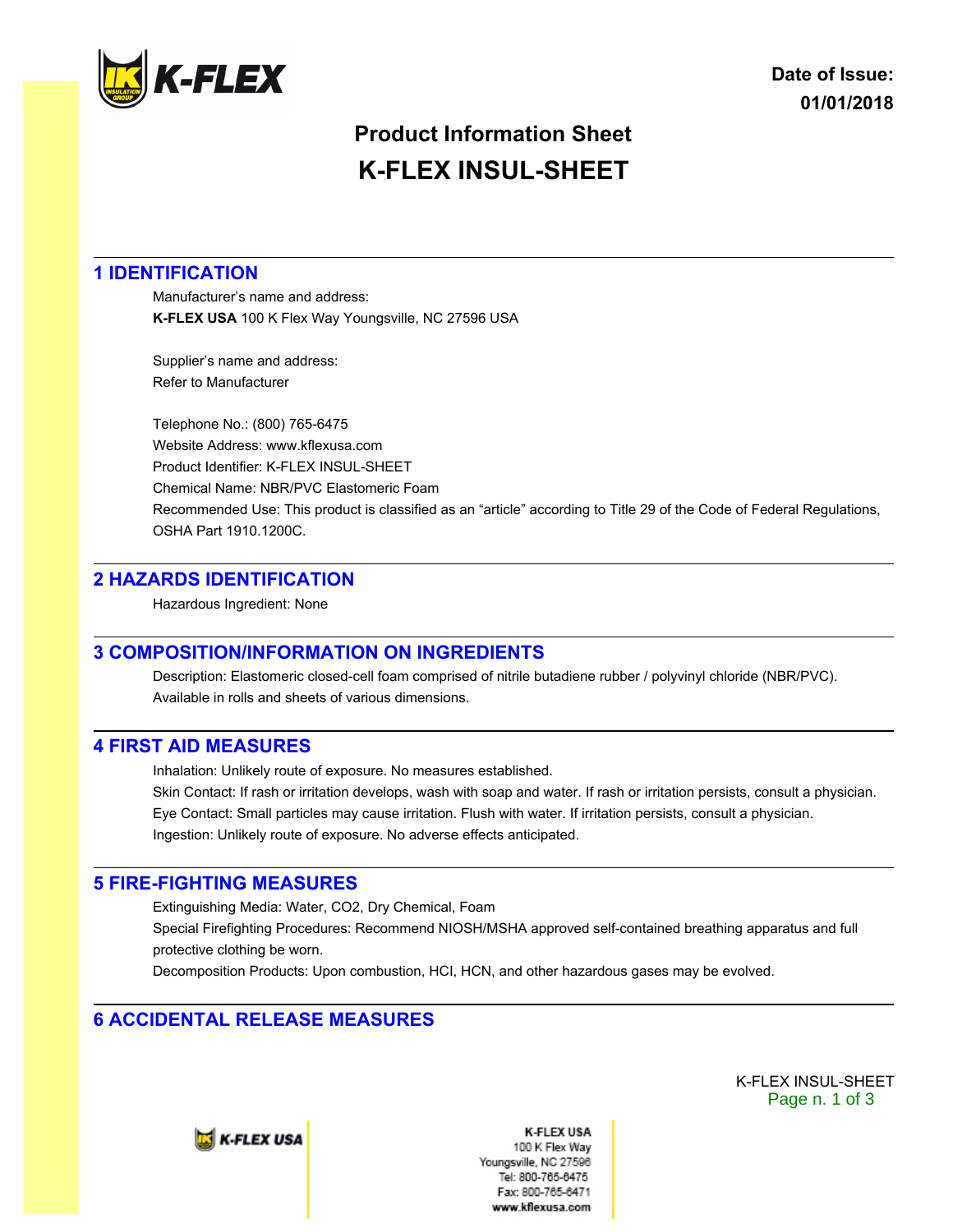

# **Product Information Sheet K-FLEX INSUL-SHEET**

Personal Precautions: Recommend light to medium duty cloth or leather gloves and approved safety glasses. Emergency Procedures: None.

#### **7 HANDLING AND STORAGE**

Hints for Safe Handling: None. Hints for Fire and Explosion Protection: None. Hints for Separation of Incompatible Materials: None. Storage Recommendations: Avoid storage in confined areas where temperatures may exceed 51°C (125°F).

#### **8 EXPOSURE CONTROLS/PERSONAL PROTECTION**

Medical Conditions Aggravated by Exposure: Not established. Codes Used: N/A General Health Measures: N/A Engineering Controls: Local exhaust ventilation is recommended for control of airborne dust, fumes, and vapors in confined areas.

#### **9 PHYSICAL AND CHEMICAL PROPERTIES**

Appearance: Sheets, rolls, and tubes; some with self-adhesive Color: Black. Odor: Negligible to no odor. Melting Point: N/A Boiling Point: N/A Lower Explosion Limit: N/A Upper Explosion Limit: N/A Vapor Pressure @ 20°C: 0.1 Vapor Density (Air = 1): N/A Solubility: Insoluble Specific Gravity (H2O = 1): N/A Flash Point: N/A

#### **10 STABILITY AND REACTIVITY**

Stability: Stable. Incompatibility: N/A Decomposition Products: Upon combustion, HCI, HCN, and other hazardous gases may be evolved.

#### **11 TOXICOLOGICAL INFORMATION**

K-FLEX INSUL-SHEET Page n. 2 of 3



**K-FLEX USA** 100 K Flex Wav Youngsville, NC 27596 Tel: 800-765-6475 Fax: 800-765-6471 www.kflexusa.com